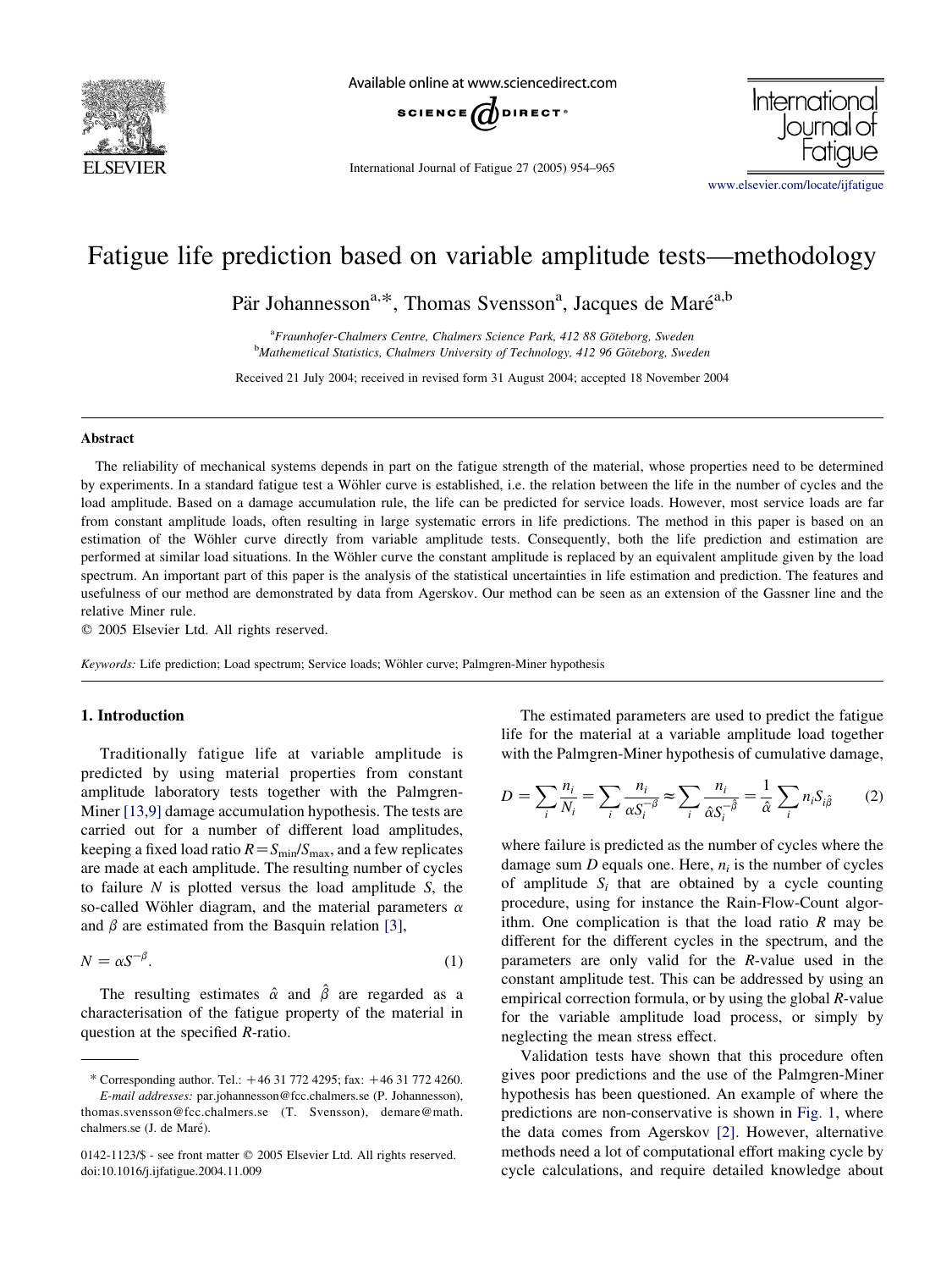<span id="page-1-0"></span>

Fig. 1. SN-curve estimated from constant amplitude tests, with scatter bands of two standard deviations. The lives for the Broad, Narrow, and PM mod spectra tests are plotted versus the equivalent loads that are calculated using the estimated  $\beta$ .

the load history, crack geometry, crack growth laws, and other mechanisms. In many applications this information is not fully available, and simpler methods must be used.

Some reasons for the lack of validity of the Palmgren-Miner rule that have been identified are:

- (1) sequential effects, i.e. the order of cycle application to the material is essential,
- (2) residual stresses which may relax at variable amplitude, but remain at constant amplitude,
- (3) threshold effects are different when small cycles are mixed up with large ones.

These effects may be interpreted as model errors which are the result of the extrapolation from an extreme load situation (constant amplitude) to the service load situation with a mixture of different load cycles. One possible way to diminish the influence of these effects is to perform the laboratory material tests at a situation more close to the service, but still use the simple Palmgren-Miner hypothesis.

This idea has been evaluated in different ways, e.g. the Gassner line [\[6\]](#page-10-0), where the maximum load is ploted versus the life, and the relative Miner rule [\[18,16\]](#page-11-0) that modifies the damage value at failure. In this paper we propose a general formulation of the idea and compare it with the similar methods, which can all be seen as special cases of the proposed method.

The proposed method for life prediction based on variable amplitude tests is presented in Sections 2 and 3, where the statistical details are found in Appendix A. In Section 4 the methodology is applied to a data set from literature. Similar proposals are reviewed in Section 5, and possible extensions of our method are discussed in Section 6, which is followed by the conclusions in Section 7.

## 2. Proposed method for life prediction

Our proposal is to perform laboratory reference tests, not with constant amplitude, but with one or more reference load spectra scaled to different levels. For each individual spectrum we define an equivalent load amplitude (or equivalent load range)

$$
S_{\text{eq}} = \sqrt[\beta]{\sum_{k} \nu_k S_k^{\beta}}.
$$
 (3)

where  $\beta$  is the exponent in the Basquin Eq. (1) and  $v_k$  is the relative frequency of occurrence of the load amplitude  $S_k$  in the spectrum. Often tests are performed by repeating a load block, with  $n_k$  cycles of amplitude  $S_k$ , say. In this case the relative frequency  $v_k$  is defined as  $n_k$  over the number of cycles in the block, and the number of cycles to failure is defined as the number of cycles in the block multiplied by the number of repetitions of the block. The shape and the scaling of the load spectra are chosen to give different equivalent load amplitudes, and the material parameters  $\alpha$ and  $\beta$  are estimated from the following variant of Eq. (1)

$$
N = \alpha S_{\text{eq}}^{-\beta}.
$$

The estimation is not as easy here as in the traditional case, since the parameter  $\beta$  appears not only in Eq. (4), but also in the equivalent load through Eq. (3). However, it can be solved by for instance the Maximum-Likelihood method combined with numerical optimisation.

Predictions for another spectrum are obtained using

$$
\hat{N} = \hat{\alpha} \hat{S}_{\text{eq}}^{-\hat{\beta}} \quad \text{where} \quad \hat{S}_{\text{eq}} = \sqrt[\hat{\beta}]{\sum_{k} \hat{v}_{k} \hat{S}_{k}^{\hat{\beta}}} \tag{5}
$$

and  $\{\hat{v}_k, \hat{S}_k; k=1, 2, \ldots\}$  is the spectrum of the component whose life we want to predict. The advantage of this proposal compared to the traditional method is that the reference tests can be made with load spectra closer to the ones that need to be predicted. Consequently, the above mentioned model errors are expected to be reduced, and the Palmgren-Miner rule should agree better.

# 3. Estimating the SN-curve from variable amplitude tests

To model the scatter in observed lives, an multiplicative error is introduced in the SN-curve of Eq. (4), giving for the *i*th test with spectrum  $\{v_{i,k},S_{i,k};k=1,2,\ldots\}$ 

$$
N_i = \alpha S_{\text{eq},i}^{-\beta} \epsilon_i, \quad i = 1, ..., n \tag{6}
$$

where *n* is the number of tests, and  $\epsilon_i$  is modelled as independent log-normally distributed errors. For the statistical analysis it is convenient to rewrite the model Eq. (6) by taking logs and subtracting the mean of ln  $S_{eq,i}$ , arriving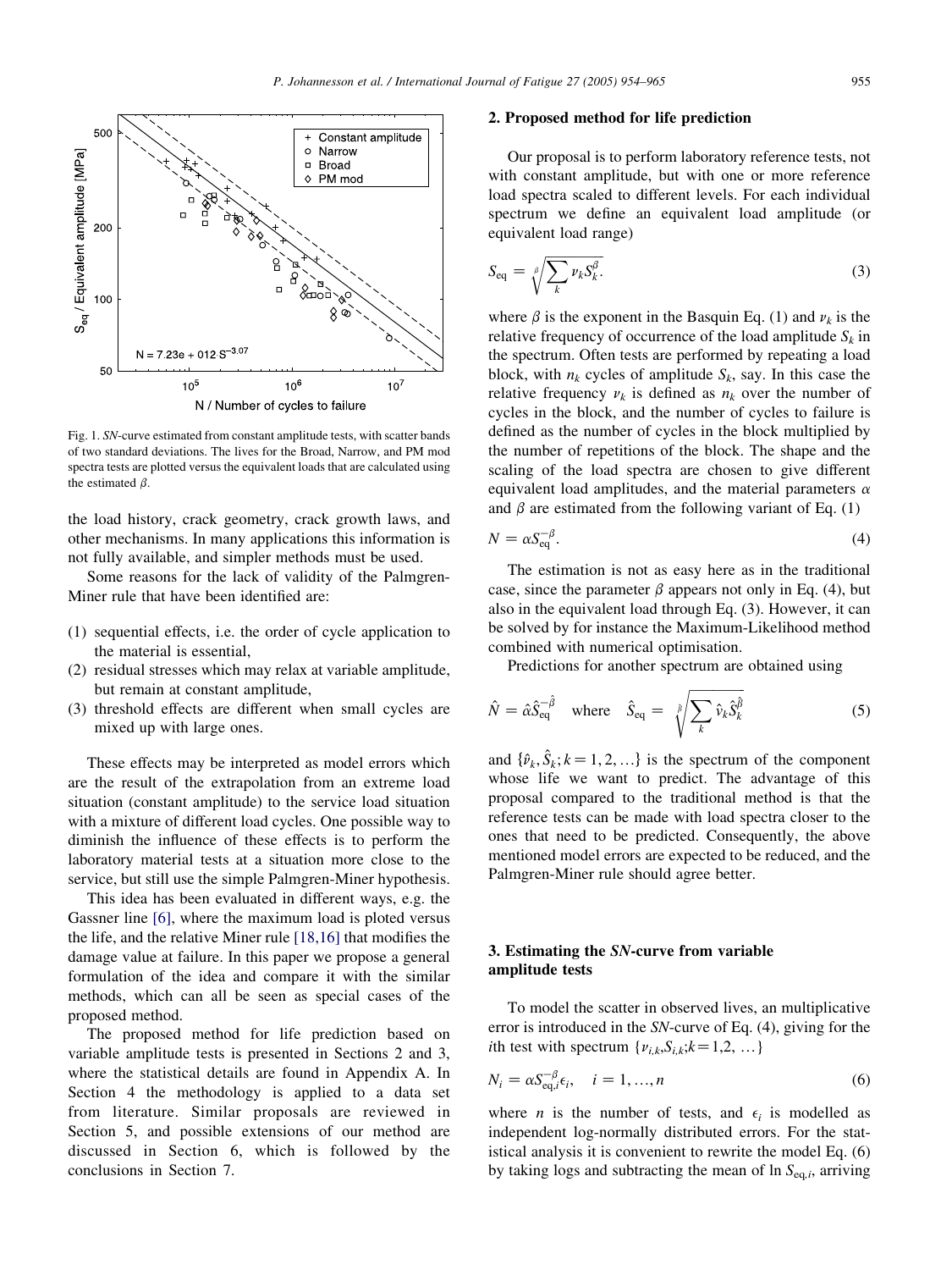at the non-linear regression model

$$
y_i = a - \beta (\ln S_{\text{eq},i} - \overline{\ln S_{\text{eq}}}) + e_i = m_i(a, \beta) + e_i,
$$
  

$$
\overline{\ln S_{\text{eq}}} = \frac{1}{n} \sum_{j=1}^n \ln S_{\text{eq},j}
$$
 (7)

where  $y_i = \ln N_i$ , and  $e_i = \ln \epsilon_i$  is  $N(0, \sigma^2)$ . The parameter  $\alpha$  of the SN-curve is thus obtained as

$$
\alpha = \exp(a + \beta \overline{\ln S_{\text{eq}}}).\tag{8}
$$

The estimates of the parameters a and  $\beta$  are defined using the maximum likelihood method. Here we will only present the results, but full details on the derivation is found in Appendix A. It turns out that the maximum likelihood estimates  $\hat{a}$  and  $\hat{\beta}$  coincides with the least-squares estimates. The estimate of  $a$  is the mean of the log lives

$$
\hat{a} = \frac{1}{n} \sum_{i=1}^{n} y_i \tag{9}
$$

and the estimate  $\hat{\beta}$  of  $\beta$  is found by minimising the function

$$
g(\beta) = \sum_{i=1}^{n} (y_i - m_i(\hat{a}, \beta))^2.
$$
 (10)

The estimate of  $\sigma^2$  is

$$
s^{2} = \frac{1}{n-2} \sum_{i=1}^{n} (y_{i} - m_{i}(\hat{a}, \hat{\beta}))^{2}.
$$
 (11)

The estimates are (at least asymptotically) independent and distributed as

$$
\hat{a} \in N(a, \sigma^2/n), \hat{\beta} \in N(\beta, \sigma^2/q), (n-2)s^2/\sigma^2 \in \chi^2(n-2)
$$
\n(12)

with

$$
q = \sum_{i=1}^{n} (c_i - \bar{c})^2, \quad c_i = \frac{\sum_k \nu_{i,k} S_{i,k}^{\beta} \ln S_{i,k}}{\sum_k \nu_{i,k} S_{i,k}^{\beta}}, \quad \bar{c} = \frac{1}{n} \sum_{i=1}^{n} c_i.
$$
\n(13)

The  $1-p$  confidence intervals for the parameters a,  $\beta$ , and  $\sigma$  are then

$$
I_a = (\hat{a} - t_{1-p/2}(n-2) \cdot s/\sqrt{n}, \quad \hat{a} + t_{1-p/2}(n-2) \cdot s/\sqrt{n}),
$$
\n(14)

$$
I_{\beta} = (\hat{\beta} - t_{1-p/2}(n-2) \cdot s/\sqrt{q}, \quad \hat{\beta} + t_{1-p/2}(n-2) \cdot s/\sqrt{q}),
$$
\n(15)

$$
I_{\sigma} = \left(s\sqrt{\frac{n-2}{\chi_{1-p/2}^2(n-2)}}, \quad s\sqrt{\frac{n-2}{\chi_{p/2}^2(n-2)}}\right)
$$
(16)

where  $t_{1-p/2}(n-2)$  is the  $1-p/2$  quantile of the Student's *t*-distribution, and  $\chi^2_{1-p/2}(n-2)$  is the  $1-p/2$ quantile of the  $\chi^2$ -distribution, both with  $n-2$  degrees of freedom.

It should be noted that a constant amplitude load is in fact a degenerate case of a variable amplitude load, with only one amplitude, say S, and consequently the equivalent amplitude becomes  $S_{eq} = S$ , and  $c_i = \ln S$ . This transforms the derived formulas  $(6)$ – $(16)$  exactly into those that are known for the constant amplitude case.

# 3.1. Life prediction and its uncertainty

The life prediction for a new load spectrum  $\{\hat{v}_k, \hat{S}_k; k=\}$  $1, 2, \ldots$  is calculated as

$$
\hat{N} = \hat{\alpha} \hat{S}_{\text{eq}}^{-\hat{\beta}}.
$$
\n(17)

The  $1-p$  confidence interval for the median life is

$$
I_{\hat{N}} = \left( \exp\left(\ln \hat{N} \pm t_{1-p/2}(n-2) \cdot s \sqrt{\frac{1}{n} + \frac{(\hat{c} - \bar{c})^2}{q}}\right) \right)
$$
(18)

and the  $1-p$  prediction interval for a new fatigue test is

$$
I\tilde{N} = \left(\exp\left(\ln\hat{N} \pm t_{1-p/2}(n-2) \cdot s\sqrt{\frac{1}{n} + \frac{(\hat{c} - \bar{c})^2}{q} + 1}\right)\right)
$$
(19)

with

$$
\hat{c} = \frac{\sum_{k} \hat{v}_{k} \hat{S}_{k}^{\hat{\beta}} \ln \hat{S}_{k}}{\sum_{k} \hat{v}_{k} \hat{S}_{k}^{\hat{\beta}}}.
$$
\n(20)

## 4. The Agerskov data

Our suggested methodology will be studied using data from literature, see Agerskov and Ibsø [\[2\]](#page-10-0) and Agerskov [\[1\]](#page-10-0). They tested welded steel plate specimens with longitudinal attachments under both constant amplitude loading and variable amplitude loads. Three offshore load spectra were used, Broad, a broad band spectrum, Narrow, a narrow band spectrum, PM mod, a modified Pierson-Moscowitz wave elevation spectrum with broad band character.

#### 4.1. Life prediction based on constant amplitude tests

The results from SN-tests are often presented only as the estimated curve, and sometimes also the scatter bands are shown, like in [Fig. 1](#page-1-0) for constant amplitude, where the  $\pm 2$ standard deviations scatter bands are given. The interpretation of the scatter bands can be based on the normal distribution, which translates them into the statement that, in the long run, 95% of the future tests should fall within the scatter bands. However, the error of the former statement is that our lack of knowledge about the true SN-curve is not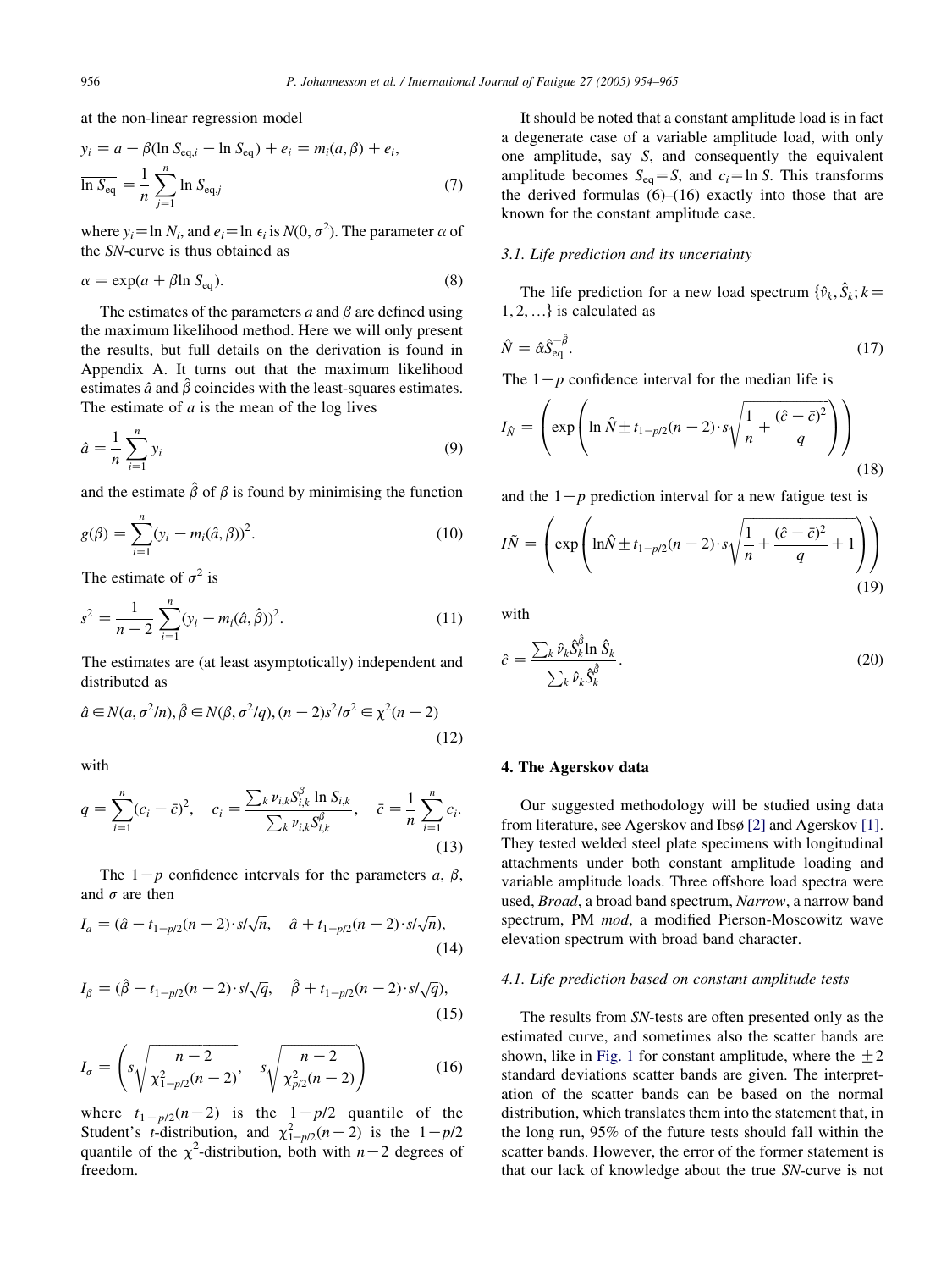

Fig. 2. SN-curve estimated from constant amplitude tests, with prediction and confidence bands for constant amplitude loads. The lives for the Broad, Narrow, and PM mod spectra tests are plotted versus the equivalent loads calculated using the estimated  $\beta$ .

included in the scatter bands, only the uncertainty around the true SN-curve is included. At the midpoint of our observations the scatter bands will often give a good approximation, but when we move further out on the SN-curve the uncertainty in the predicted life can be severely underestimated if it is based on scatter bands. The correct prediction intervals (see Eq. (19) and Fig. 2) take into account the intrinsic uncertainty around the SN-curve, as well as the uncertainty in the estimated SN-curve. The difference between the scatter bands and the prediction intervals is seen by comparing [Figs. 1 and 2](#page-1-0).

The observed lives from the variable amplitude tests are shown in [Figs. 1 and 2](#page-1-0), all being non-conservatively predicted. Next we will discuss this systematic prediction error, and prediction for spectrum loads. The confidence and prediction intervals for variable amplitude depend on the load spectrum. The reason for this is that the equivalent amplitude depends on both the load spectrum and the damage exponent that were estimated. Consequently, there is an uncertainty in  $S_{eq}$  which has to be taken into account. The prediction intervals for the Broad spectrum are presented in Fig. 3, where we observe only a minor change compared to Fig. 2.

From Fig. 3 we would like to draw the conclusion that for this specimen, an SN-curve based on CA gives nonconservative life predictions, since all observations from Broad are below the estimated SN-curve, and about half of the observations fall outside their prediction intervals, when only about 5% should. However, this observed systematic error in the predicted life could be an effect of the uncertainty in the estimated SN-curve. To make a more precise statement on the presence of a systematic error, we can either compare the estimates from CA with estimates based on variable amplitude tests, or we can examine the mean of the prediction errors. The former will be discussed



Fig. 3. SN-curve estimated from constant amplitude tests, with prediction and confidence bands for Broad spectrum.

later. Now we will examine the relative error in life prediction,  $N_{\text{rel}} = N/N_{\text{pred}}$ , which is estimated as the geometric mean of the observed lives over the predicted lives,  $\tilde{N}_i/\tilde{N}_i$ , see Eqs. (A.64)–(A.65) in Appendix A. In the relative Miner rule it is used as the Miner sum at failure, which is the same as adjusting the parameter  $\alpha$ . The relative prediction error is estimated at 0.38, and a 95% confidence interval is  $0.31 \leq N/N_{\text{pred}} \leq 0.47$ , which shows a statistically significant difference from one, and consequntly there exists a systematic error in the life prediction for Broad, when the SN-curve is based on constant amplitude tests.

# 4.2. Life prediction based on variable amplitude tests

Our method aims at avoiding the systematic life prediction error by estimating the SN-curve directly from variable amplitude tests. Based on the test results with Broad spectrum, the SN-curve in [Fig. 4](#page-4-0) has been obtained, which gives a good fit to the observed lives. However, when using this SN-curve, the life predictions for constant amplitude is conservative by a factor 2.57, with 95% confidence interval of  $1.82 \leq N/N_{\text{pred}} \leq 3.63$ . Again, the systematic error in life prediction between Broad and CA is observed.

The predictions for the Narrow spectrum using the SN-curve based on the Broad spectrum tests is shown in [Fig. 5.](#page-4-0) The relative life prediction error is estimated at 1.42, with a 95% confidence interval  $0.98 \leq N/N_{\text{pred}} \leq 2.05$ , which covers unity. The goal was that the systematic model errors would diminish when using variable amplitude loads both for estimation and prediction. Even though the spectra here have quite different shapes, no systematic error in the life predictions can be statistically ensured. If the life predictions for the Narrow spectrum is based on constant amplitude tests, the life predictions will be underestimated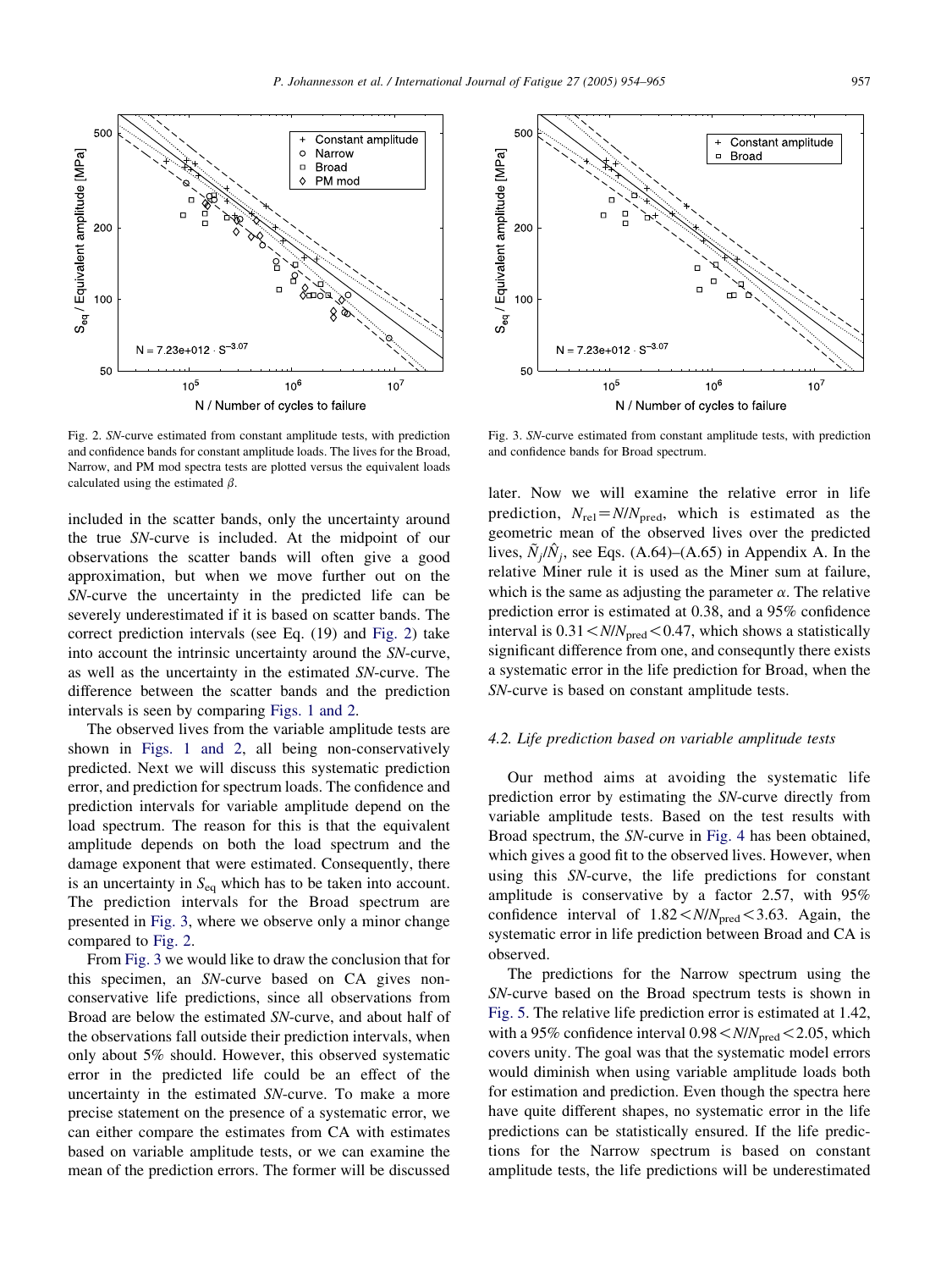<span id="page-4-0"></span>

Fig. 4. SN-curve estimated from Broad spectrum tests, with prediction and confidence bands for constant amplitude.

by a factor 0.53 (95% interval  $0.41 < N/N_{\text{pred}} < 0.69$ ), showing a statistically significant error.

An important feature of our method is that many different types of spectra can be used in the estimation of the SN-curve. In our present example the test results from Broad, Narrow, and PM-mod are combined, resulting in the SN-curve presented in Fig. 6. The constant amplitude tests are off by a factor 2.11 (95% confidence interval  $1.69 < N/N_{\text{pred}} < 2.64$ ).

#### 4.3. Comparison of SN-curves based on CA and VA tests

Next we will concentrate on comparing the estimates from constant and variable amplitude tests, in order to examine which parameters are different.

The first thing is to examine the estimates of the parameters of the SN-curve, see Table 1. The estimates of



Fig. 5. SN-curve estimated from Broad spectrum tests, with prediction and confidence bands for Narrow spectrum.



Fig. 6. SN-curve estimated from all variable amplitude tests, with prediction and confidence bands for constant amplitude.

the parameters a,  $\beta$ , and  $\sigma^2$  in Eq. (7) are (asymptotically) independent. However, the parameter  $\alpha$  is a function of both a and  $\beta$ , and its estimate is strongly dependent on the estimate of  $\beta$ . Therefore, we have instead chosen to present the estimated life for a typical constant amplitude,  $N_{200}$ , which is almost independent of  $\beta$ . As was observed before, constant amplitude tests predict longer lives than do VA tests. For welded structures a slope of  $\beta$  = 3 is often used, and we observe that this value is covered by all confidence intervals. There is a tendency that the Narrow spectrum gives longer lives and smaller scatter than the two broad band spectra, but this is not statistically significant.

In [Table 2](#page-5-0) the estimates from the different VA tests are compared with the CA test, showing no significant differences, neither in the slope  $\beta$ , nor in the variance  $\sigma^2$ of observed log lives. The difference in  $N_{200}$  is statistically significant for all spectra, showing that the parameter  $\alpha$  is different in the case of variable amplitude compared to constant amplitude.

## 4.4. Conclusions from Agerskov data

The conclusion of this case study is that constant amplitude tests predict a life twice as long as one predicted by variable amplitude tests. However, no difference in

Table 1 Estimated parameters with 95% confidence intervals

| Data         | Parameters     |                  |                  |  |
|--------------|----------------|------------------|------------------|--|
|              | $N_{200}$      | ß                | σ                |  |
| <b>CA</b>    | 610 (509, 732) | 3.07(2.64, 3.51) | 0.25(0.15, 0.35) |  |
| <b>Broad</b> | 230 (180, 294) | 2.96 (2.32,3.60) | 0.40(0.24, 0.57) |  |
| Narrow       | 330 (288, 378) | 2.87(2.60, 3.15) | 0.21(0.11, 0.30) |  |
| PM mod       | 281 (234, 336) | 2.56(2.11,3.01)  | 0.28(0.15, 0.41) |  |
| All VA       | 274 (244, 307) | 2.87(2.60, 3.14) | 0.34(0.26, 0.42) |  |

The life  $N_{200}$  at constant amplitude 200 MPa is presented instead of  $\alpha$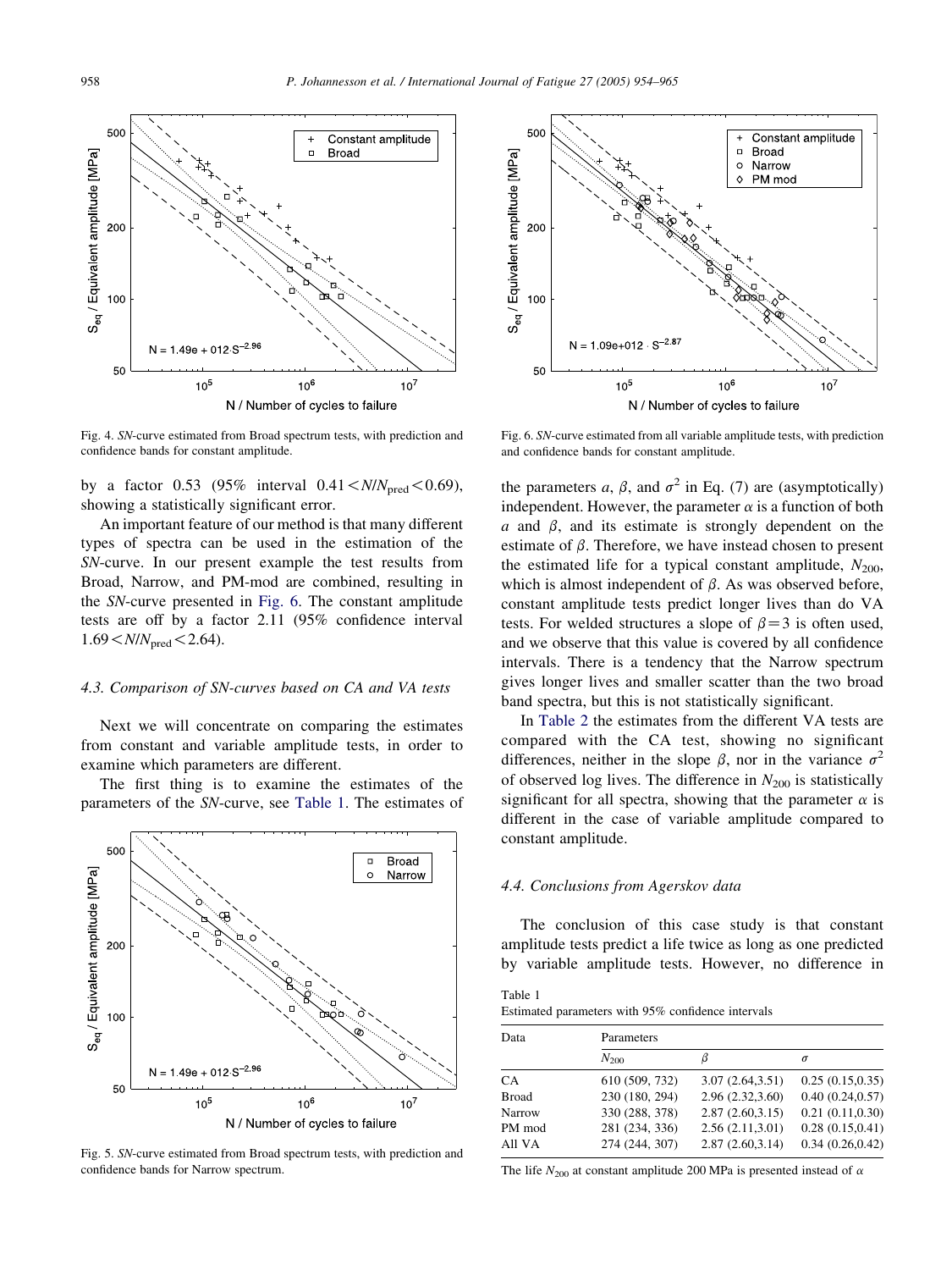<span id="page-5-0"></span>Table 2 Comparison of variable amplitude and constant amplitude tests

| Data         | Compared parameters  |                           |                      |  |
|--------------|----------------------|---------------------------|----------------------|--|
|              | $N_{200}/N_{200,CA}$ | $\beta-\beta_{\text{CA}}$ | $\sigma/\sigma_{CA}$ |  |
| <b>Broad</b> | 0.38(0.28, 0.50)     | $-0.11(-0.83, 0.60)$      | 1.60(0.90, 2.88)     |  |
| Narrow       | 0.54(0.44, 0.66)     | $-0.20(-0.67,0.27)$       | 0.82(0.46, 1.55)     |  |
| PM mod       | 0.46(0.36, 0.58)     | $-0.52(-1.09, 0.05)$      | 1.11(0.61, 2.10)     |  |
| All VA       | 0.45(0.37, 0.55)     | $-0.21(-0.69, 0.28)$      | 1.36(0.81, 2.06)     |  |

Estimated values and 95% confidence intervals are given.

the slope  $\beta$  is seen. The difference is a multiplicative factor on  $\alpha$ , which means a parallel translation of the SN-curve in the log-log-diagram. In terms of the relative Miner rule it would mean to set the critical damage value to 0.5 when predicting for variable amplitude loads using constant amplitude tests. With our proposed method of estimating the Wöhler curve directly from spectrum tests, one could say that this empirical correction factor is automatically included, and the original Palmgren-Miner rule can be used when predicting the life of other spectra.

It is often claimed that VA tests give smaller scatter in life, while in this case no difference is detected. The SN-curve estimated from one of the spectra is consistent with the observed lives from the others, hence no systematic prediction errors are detected between different variable amplitude spectra.

#### 5. Discussion of similar proposals

The lack of validity of the traditional Palmgren-Miner rule has been observed in many engineering applications. Different approaches for adjusting the usual method with the aid of variable amplitude tests have been presented. Our interpretation of these methods is as follows:

Gassner line. Gassner [\[6\]](#page-10-0) introduced a Wöhler diagram based on spectrum tests in the 1950s. He plotted the life as a function of the maximum load in the spectrum, i.e. illustrated the relationship

$$
N = \alpha (S_{\text{max}})^{-\beta}.
$$
 (21)

This relationship was then used for prediction of failures in service. This procedure does not include the traditional damage summation hypothesis, but only assumes that the Basquin Eq. (1) is valid.

The Gassner method excludes the constant amplitude tests and makes reference tests with the very spectrum type that is expected to appear in service. Consequently, the method is limited to situations where the expected service loads can be represented by a single spectrum that can be reproduced in laboratory. Further, it requires new reference tests for each type of spectrum.

Relative Miner rule. Based on observations that the Palmgren-Miner rule did not give good predictions, Schütz and others presented the relative Miner rule [\[18,16\]](#page-11-0).

Our description is based on Buch [\[5\].](#page-10-0) The Wöhler parameters are estimated from constant amplitude tests. Then reference spectrum tests are performed in laboratory and the experimental Miner sum is calculated according to Eq. (2) for each spectrum test at failure

$$
D^* = \frac{N_f}{\hat{\alpha}} \sum_i \nu_i S_i^{\hat{\beta}} = \frac{N_f}{N_{\text{pred}}}
$$
(22)

where  $N_f$  is the number of cycles to failure and  $N_{pred}$  is the predicted life according to the Palmgren-Miner rule. In the case of several reference tests, the geometric mean value  $\overline{D^*}$ is used. Life prediction for a new spectrum is then performed by replacing the traditional

$$
N_{\text{pred}} = \frac{\hat{\alpha}}{\sum_{k} \hat{\nu}_{k} \hat{S}_{k}^{\hat{\beta}}} \quad \text{with the relative}
$$
\n
$$
N_{\text{pred}}^{\text{(relative)}} = \frac{D^* \hat{\alpha}}{\sum_{k} \hat{\nu}_{k} \hat{S}_{k}^{\hat{\beta}}}.
$$
\n(23)

This procedure is the same as predicting failure at a damage sum of  $D^*$  instead of the value 1 for the Palmgren-Miner rule

$$
\sum_{i} \frac{n_i}{N_i} = D^* \Leftrightarrow \sum_{i} \frac{n_i}{D^* N_i} = 1.
$$
\n(24)

Hence, changing the damage sum at failure to  $D^*$  is equivalent to keeping the damage sum at failure to 1, but changing the number of cycles to failure to  $N_i^* = D^* N_i$ . In the case of the Basquin curve we have

$$
N_i^* = D^* N_i = D^* \alpha S_i^{-\beta} = \alpha^* S_i^{-\beta}
$$
 (25)

and the relative Miner rule implies replacing  $\alpha$  with  $\alpha^*$ =D<sup>\*</sup>a.

To sum up, the relative Miner rule is equivalent to the procedure of first estimating the exponent parameter  $\beta$  from constant amplitude tests, and then estimating the parameter  $\alpha$  from spectrum reference tests.

Jarfall and Olsson. Jarfall presented a new method for airspace applications in [\[7\].](#page-10-0) Laboratory tests are performed with a certain reference spectrum scaled by different factors. A certain Wöhler exponent  $\beta$  is chosen based on previous experience and the parameter  $\alpha$  is estimated from the tests. The Duty/Capacity-model presented by K-E Olsson [\[11\]](#page-11-0) also contains the same idea of using spectrum reference tests for estimating  $\alpha$ , assuming a known exponent  $\beta$ .

The main difference between this and our proposal is that here the exponent  $\beta$  is known beforehand and only the parameter  $\alpha$  is estimated from reference laboratory tests, using the Palmgren-Miner hypothesis. Since only one parameter is estimated, the test spectrum need not be scaled to different levels, but only one level close to the actual application may be chosen.

Omerspahic. A similar approach as the actual proposal was presented in a Master thesis, and evaluated for experiments on spot-welded components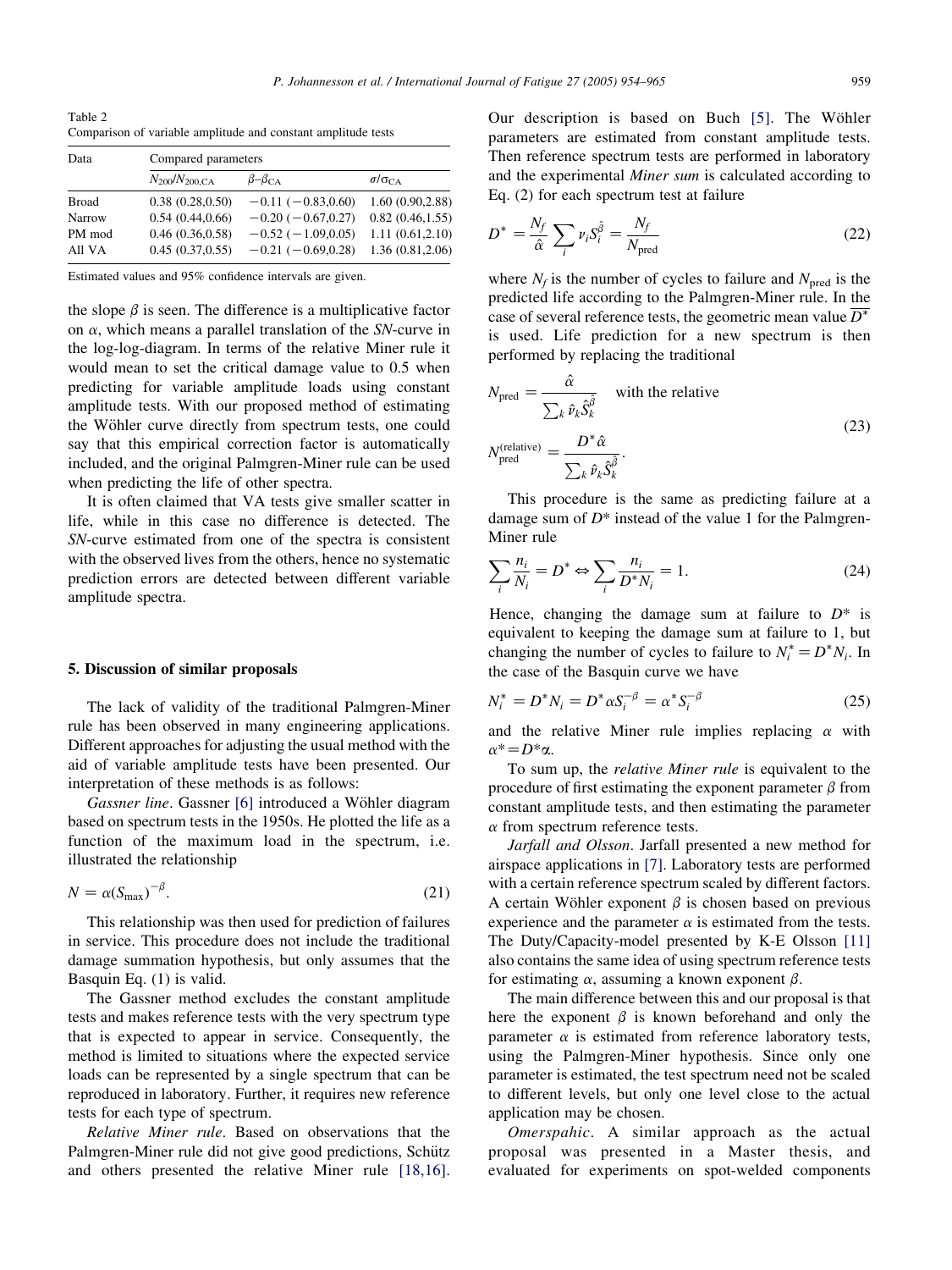[\[12\]](#page-11-0). Here the parameter estimation was performed in two steps; first the exponent  $\beta$  was estimated based on the maximum ranges in the spectra using Eq. (21). The result could then be used to calculate a property, using the Palmgren-Miner hypothesis, that is the same as the equivalent load amplitude, Eq. (3), and then the parameter  $\alpha$  is estimated using Eq. (4). This procedure was done for two different reference spectra and resulted in two different pairs of parameter estimates. The approach does not allow simultaneous estimation based on tests with different types of spectra. Further, the statistical uncertainties in the estimation and prediction are not considered.

The proposed method is based on the Palmgren-Miner hypothesis, and estimates both the parameters  $\alpha$  and  $\beta$  of the SN-curve from the laboratory reference spectrum tests, and allows the use of different types of reference spectra. Both uncertainties in parameter estimation and life prediction are addressed.

The Gassner method has the advantage that it includes a minimum of model assumptions, which unfortunately also results in a corresponding lack of generality. The Gassner, the Omerspahic and the proposed method all need scaled spectrum tests in order to be able to estimate the parameters. This makes it important with a careful choice of scaled spectra, since the hypothetical linear part of the Wöhler diagram is limited both at high and at low loads. The other methods do not need scaled spectra. The relative Miner rule avoids this problem by using constant amplitude tests for estimation of the slope, and the Jarfall and Olsson methods avoid it by assuming a slope based on experience.

## 6. Discussion on extensions of the methodology

It is possible to extend our model to include mean stress corrections, or crack closure models. These models require a more detailed description of the load than just the load spectrum.

#### 6.1. Mean stress correction

Several methods for mean stress correction are found in literature, where each cycle with amplitude  $s_a$  and mean  $s_m$ is transformed into a damage equivalent cycle with amplitude  $s'_a = h(s_a, s_m)$  at mean zero. Hence, both the mean and the amplitude of the cycles are needed. Given that the mean stress correction is known, we can construct a load spectrum corrected for the mean stress effect by defining a spectrum with amplitudes  $S_j = s'_{aj} = h(s_{aj}, s_{mj})$  with frequencies  $v_i$  according to the frequency of the cycle ( $s_{a,i}$ ,  $s_{m,i}$ ). Our modified load spectrum can then be used for estimation or prediction.

A simple empirical correction is a linear curve in the Haigh diagram

$$
s'_a = h(s_a, s_m) = s_a + Ms_m
$$
 (26)

where  $M$  is the so-called mean-stress-sensibility of the material, Schütz [\[17\]](#page-11-0). It has, for example, been suggested for spot welds, Rupp et al. [\[14\]](#page-11-0), where the parameter  $M$  is found from experiments. However, it is possible to include the parameter  $M$  in our model and define the equivalent amplitude as a function of both  $\beta$  and M

$$
S_{\text{eq}} = \sqrt[3]{\sum_{j} v_{j} h(s_{\text{a},j}, s_{\text{m},j})^{\beta}} = \sqrt[3]{\sum_{j} v_{j} (s_{\text{a},j} + M s_{\text{m},j})^{\beta}}
$$
(27)

and estimate M together with the parameters in the  $SN$ -curve. The estimation is done by also including M in the minimization of Eq. (10).

### 6.2. Crack closure models

Crack closure models assume knowledge about the load sequence, in order to calculate an individual closure level for each cycle, see e.g. Kahlil et al. [\[8\].](#page-11-0) The effective cycle range is the difference between the cycle maximum and the closure level. A simplified approach for variable amplitude loads is to assume a constant closure level, see e.g. Svensson [\[15\]](#page-11-0), that depends on the properties of the global maximum and minimum of the load. With knowledge about the cycle minima and maxima we can define an effective load spectrum with frequencies  $v_i$  of effective ranges

$$
S_j = S_{\text{eff},j} = \begin{cases} S_{\text{max},j} - S_{cl}, & \text{if } S_{\text{min},j} < S_{\text{cl}} \\ S_{\text{max},j} - S_{\text{min},j}, & \text{if } S_{\text{min},j} \ge S_{\text{cl}} \end{cases} \tag{28}
$$

where the closure level  $S_{cl}$  depends on the spectrum. The use of an effective spectrum for estimation would result in an effective SN-curve. By defining a model for the closure level, it is also possible to estimate the crack closure parameters directly from our spectrum tests.

## 6.3. Combining results from CA and VA tests

There is also the possibility to extend our methodology by using a combination of test results from both constant and variable amplitude. If we assume that the slope  $\beta$  of the SN-curves for CA and VA is the same, it would be possible to combine the test results to get a better estimate of  $\beta$ .

One possibility is to estimate the SN-curves for CA and VA, both at the same time. The extended model then contains two SN-curves, one for CA and one for VA, where the slope  $\beta$  is the same, but the strength  $\alpha$  in the SN-curve is different, giving two parameters  $\alpha_{CA}$  and  $\alpha_{VA}$ . This will give a model with four parameters ( $\alpha_{CA}, \alpha_{VA}, \beta, \sigma^2$ ). If also the uncertainty  $\sigma^2$  around the SN-curve is different for CA and VA, it will introduce an extra parameter, giving five parameters ( $\alpha_{\text{CA}}$ ,  $\alpha_{\text{VA}}$ ,  $\beta$ ,  $\sigma_{CA}^2$ ,  $\sigma_{VA}^2$ ). The maximum likelihood estimation for the extended models need to be derived, using the same technique as for the case of only three parameters  $(\alpha, \beta, \sigma^2)$ . This idea can also be generalised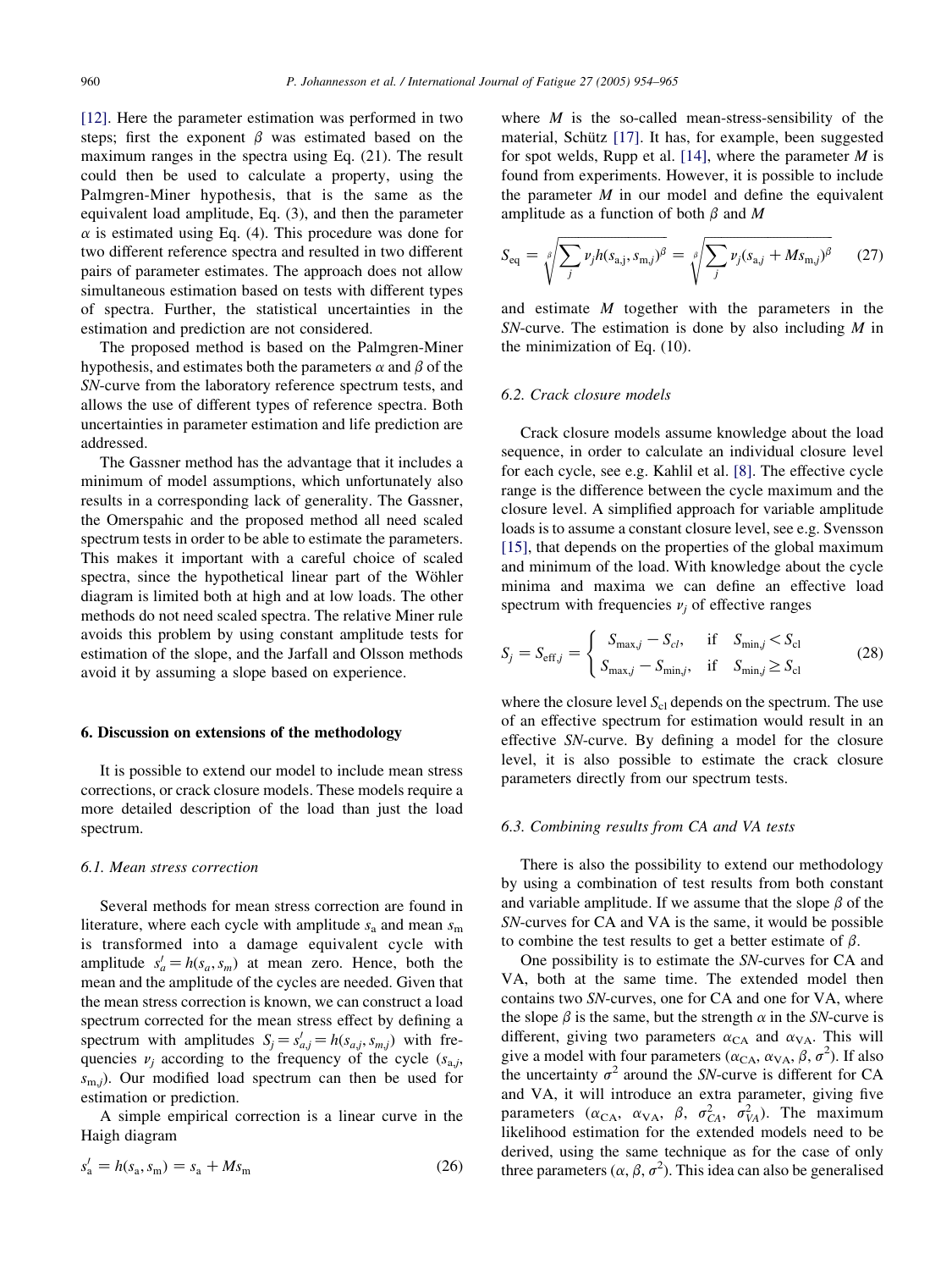to deal with different types of spectra, each having a different  $\alpha$ .

Another possibility, motivated by the two step procedure of the relative Miner rule, is to use a Bayesian approach. In the first step, the CA tests give an estimate of  $\beta$  and its distribution, which is then used in the second step as prior information on  $\beta$ , when making a Bayesian estimation of the SN-curve based on the VA tests.

# 7. Conclusions

It is well known that fatigue life predictions, based on a Wöhler curve from tests at constant amplitude, often give large systematic prediction errors for service loads at variable amplitude. Berger et al. [\[4\]](#page-10-0) found that the Miner sum at failure was in the range of 0.01–10. Many refinements of the fatigue damage calculations have been suggested, especially mean stress corrections, and also crack closure models. Another solution is to modify the load of the experiment, e.g. test at an optimal R-value, test with a specific service load (Gassner line), or calibrate the predictions with a few variable amplitude tests (relative Miner rule). Our proposal lies in the second category, and the method is to test at different variable amplitude loads that are representative for the service. These tests are then the base for the predictions. The main contribution of this paper is the method for estimating the SN-curve from different variable amplitude load spectra, where also the statistical uncertainties of the estimated parameters and in the predicted lives are treated in detail. The statistical analysis makes it possible to distinguish a systematic model error from a possible random error.

In the example of welded specimens of Agerskov [\[1\]](#page-10-0), it was found that when using constant amplitude tests for predicting variable amplitude loads, it gives non-conservative predictions with about a factor of two for the three different load spectra investigated. When comparing the test results, no difference could be found in the Wöhler exponent, while the position of the Wöhler curve was found to be different for constant and variable amplitude loads. When prediction life for a spectrum load based on test from other types of spectra, no systematic prediction errors could be detected. This indicates that the Palmgren-Miner hypothesis in fact works well. The discrepancy often observed is that the damage caused by a cycle with a given amplitude is different for the cases of constant and variable amplitude loads.

It is our belief that the proposed method will lead to more accurate predictions, compared to constant amplitude tests, for a wide range of materials and applications, mainly by reducing or eliminating the systematic error in the life predictions for variable amplitude loads.

# Acknowledgements

The financial support from Atlas Copco RockDrills, Bombardier Transportation, Sandvik Steel, Volvo Cars, and the Swedish Foundation for Applied Mathematics is gratefully acknowledged. The authors would also like to thank the Smögen Workshop for an inspiring environment. Further, the authors are in debt to Professor Sture Holm for discussions concerning the maximum likelihood estimation.

# Appendix A. Maximum likelihood estimation of parameters of SN-curve from variable amplitude tests

#### A.1. Model

We assume a SN-curve model with multiplicative independent log-normal errors  $\epsilon_i$ 

$$
N_i = \alpha S_{\text{eq},i}^{-\beta} \epsilon_i, \quad i = 1,...,n
$$
\n(A.1)

where  $n$  is the number of tests. Taking logs yield the linear model

$$
\ln N_i = \ln \alpha - \beta \ln S_{\text{eq},i} + \ln \epsilon_i \tag{A.2}
$$

where the errors  $e_i = \ln \epsilon_i$  are  $N(0,\sigma^2)$  and independent. To avoid numerical problems when estimating the uncertainty of the estimates we rewrite the model by subtracting the mean of ln  $S_{eq,i}$ 

$$
\ln N_i = \ln \alpha - \beta \overline{\ln S_{eq}} - \beta (\ln S_{eq,i} - \overline{\ln S_{eq}}) + e_i,
$$
  

$$
\overline{\ln S_{eq}} = \frac{1}{n} \sum_{j=1}^{n} \ln S_{eq,j}.
$$
 (A3)

A reparametrisation

$$
a = \ln \alpha - \beta \overline{\ln S_{eq}}, \quad b = \beta \tag{A.4}
$$

and setting  $y_i = \ln N_i$  gives

$$
y_i = a - b(\ln S_{\text{eq},i} - \overline{\ln S_{\text{eq}}}) + e_i
$$
 (A.5)

which we recognise as a regression model, however nonlinear since  $\ln S_{eq,i}$  and  $\overline{\ln S_{eq}}$  depend on b.

The equivalent load  $S_{eq,i}$  is defined in Eq. (3), however it should be noted that  $S_{eq,i}^b$  is the mean of the amplitudes to the power of *b*, i.e.

$$
S_{\text{eq},i}^{b} = \sum_{k} \nu_{i,k} S_{i,k}^{b} = \mathbf{E}[S_{i}^{b}].
$$
 (A.6)

Concequently, the model can now be written as

$$
y_i = a - \ln \mathbf{E}[S_i^b] + \frac{1}{n} \sum_{j=1}^n \ln \mathbf{E}[S_j^b] + e_i = m_i(a, b) + e_i.
$$
\n(A.7)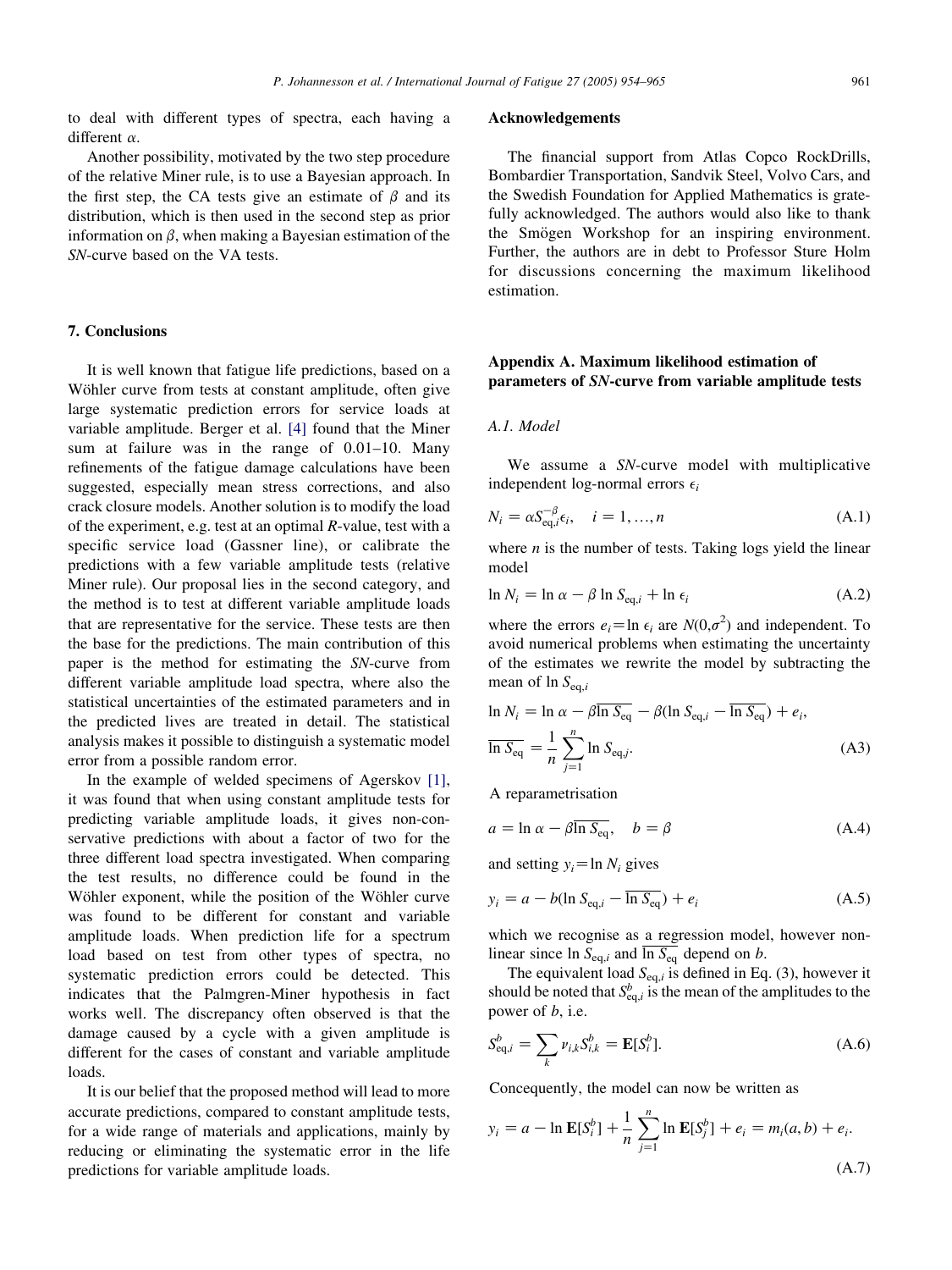We conclude that  $y_i$  exhibits a normal distribution with a mean function

$$
m_i(a, b) = a - b(\ln S_{\text{eq},i} - \overline{\ln S_{\text{eq}}})
$$
  
=  $a - \ln \mathbf{E}[S_i^b] + \frac{1}{n} \sum_{j=1}^n \ln \mathbf{E}[S_j^b]$  (A.8)

and variance  $\sigma^2$ .

The parameters  $\alpha$  and  $\beta$  of the SN-curve Eq. (A.1) are obtained as

$$
\alpha = \exp(a + b\overline{\ln S_{eq}}) = \exp(a + \frac{1}{n} \sum_{j=1}^{n} \ln \mathbf{E}[S_j^b])
$$
 (A.9)

$$
\beta = b. \tag{A.10}
$$

## A.2. Maximum likelihood estimation

The observations  $y_i$  are independent and  $N(m_i(a, b), \sigma^2)$ . The estimates are obtained by maximising the likelihood function

$$
L(a, b, \sigma; y_1, ..., y_n) = \prod_{i=1}^n \frac{1}{\sqrt{2\pi}\sigma} \exp\left(-\frac{(y_i - m_i(a, b))^2}{2\sigma^2}\right)
$$
\n(A.11)

or equivalently by maximising the log-likelihood

$$
l(a, b, \sigma; y_1, ..., y_n) = \ln L(a, b, \sigma; y_1, ..., y_n)
$$
 (A.12)

$$
l(a, b, \sigma; y_1, ..., y_n) = -n \ln(2\pi)/2 - n \ln \sigma
$$

$$
- \frac{1}{2\sigma^2} \sum_{i=1}^n (y_i - m_i(a, b))^2 \qquad (A.13)
$$

By differentiating with respect to a, b, and  $\sigma$ , and solving the derivatives equal zero, we get

$$
a = \frac{1}{n} \sum_{i=1}^{n} y_i = \bar{y}, \tag{A.14}
$$

$$
0 = \sum_{i=1}^{n} (y_i - m_i(a, b)) \frac{\partial m_i}{\partial b}(a, b),
$$
 (A.15)

$$
\sigma^2 = \frac{1}{n} \sum_{i=1}^n (y_i - m_i(a, b))^2
$$
 (A.16)

where

$$
\frac{\partial m_i}{\partial b}(a,b) = -\frac{\mathbf{E}[S_i^b \ln S_i]}{\mathbf{E}[S_i^b]} + \frac{1}{n} \sum_{j=1}^n \frac{\mathbf{E}[S_j^b \ln S_j]}{\mathbf{E}[S_j^b]}.
$$
(A.17)

We observe that the first two equations do not depend on  $\sigma$ ; we can thus solve them first. Eq.  $(A.15)$  for b can not be solved explicitly, and the zero need to be found numerically. However, a better alternative is to directly maximise the likelihood by some numerical method. We observe that  $l(a, b, \sigma; y_1,...,y_n)$  is maximised with respect to a and b when  $a=\hat{a}=\overline{v}$  and

$$
g(b) = \sum_{i=1}^{n} (y_i - m_i(\hat{a}, b))^2
$$
 (A.18)

is minimised. This minimisation problem is easily solved by quasi-Newton methods, or by non-linear least squares methods. Such methods are found in most numerical optimization packages, e.g. in the optimization toolbox in Matlab.

Once the estimates  $(\hat{a}, \hat{b})$  of  $(a, b)$  are computed they are plugged into Eq. (A.16) to get the maximum likelihood estimate of  $\sigma^2$ 

$$
s_{\rm ML}^2 = \frac{1}{n} \sum_{i=1}^n (y_i - m_i(\hat{a}, \hat{b}))^2.
$$
 (A.19)

However, this estimate is biased, and the bias corrected estimate of  $\sigma^2$  is

$$
s^{2} = \frac{1}{n-2} \sum_{i=1}^{n} (y_{i} - m_{i}(\hat{a}, \hat{b}))^{2}.
$$
 (A.20)

The next issue is to find the distribution of the estimates. The information matrix  $I(\theta)$  with  $\theta = (a, b, \sigma)$  is defined The information matrix  $I(\theta)$  with  $\theta = (a, b, \sigma)$  is defined<br>as  $I_{ij}(\theta) = E_{\theta} \left[ -\frac{\partial^2 I}{\partial \theta_i \partial \theta_j} \right]$ . It is a well-known property of maximum likelihood estimation (see e.g. Lehmann [\[10](#page-11-0), Chapter 6]) that, under some regularity conditions, the estimates are asymptotically normally distributed with variance matrix equal to the inverse of the information matrix,  $V[\hat{\theta}] = I(\theta)^{-1}$ . The second derivatives of the loglikelihood function is

$$
-\frac{\partial^2 l}{\partial a^2} = \frac{n}{\sigma^2} \tag{A.21}
$$

$$
-\frac{\partial^2 l}{\partial b^2} = \frac{1}{\sigma^2} \sum_{i=1}^n \left( \left( \frac{\partial m_i}{\partial b} (a, b) \right)^2 - \frac{\partial^2 m_i}{\partial b^2} (a, b) (y_i - m_i(a, b)) \right)
$$
\n(A.22)

$$
-\frac{\partial^2 l}{\partial \sigma^2} = \frac{3\sum_{i=1}^n (y_i - m_i(a, b))^2 - n\sigma^2}{\sigma^4}
$$
 (A.23)

$$
-\frac{\partial^2 l}{\partial a \partial b} = 0\tag{A.24}
$$

$$
-\frac{\partial^2 l}{\partial a \partial \sigma} = \frac{2}{\sigma^3} \sum_{i=1}^n (y_i - m_i(a, b))
$$
 (A.25)

$$
-\frac{\partial^2 l}{\partial b \partial \sigma} = \frac{2}{\sigma^3} \sum_{i=1}^n (y_i - m_i(a, b)) \frac{\partial m_i}{\partial b}(a, b)
$$
 (A.26)

and taking expectations using  $\mathbf{E}[y_i - m_i(a, b)] = 0$  and  $\mathbf{E}[(y_i - m_i(a, b))^2] = \sigma^2$  yields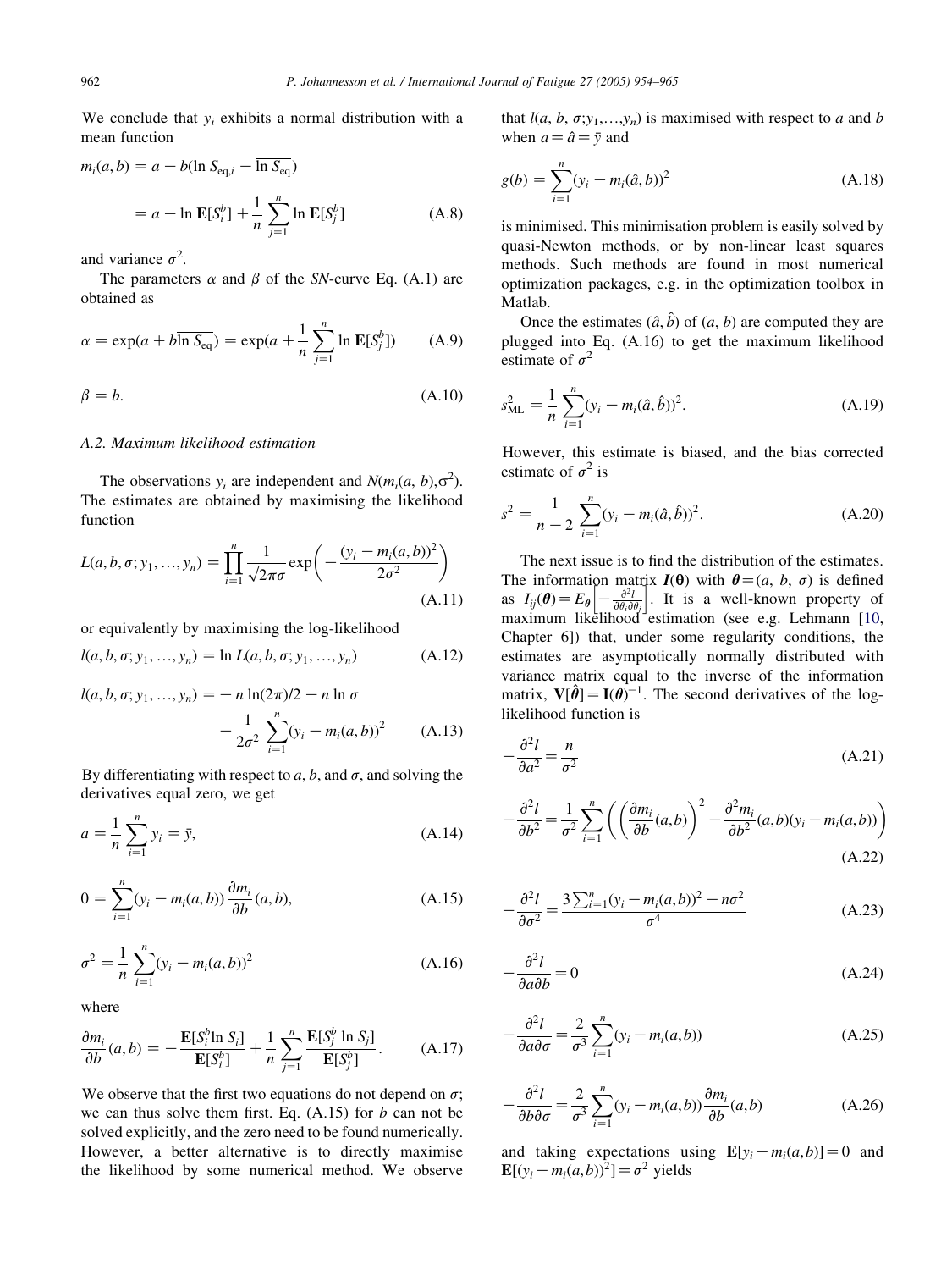$$
I(\theta) = \frac{1}{\sigma^2} \begin{pmatrix} n & 0 & 0 \\ 0 & q & 0 \\ 0 & 0 & 2n \end{pmatrix}
$$
 (A.27)

where

$$
q = \sum_{i=1}^{n} \left( \frac{\partial m_i}{\partial b} (a, b) \right)^2 = \sum_{i=1}^{n} (c_i - \bar{c})^2,
$$
  

$$
c_i = \frac{\mathbf{E}[S_i^b \ln S_i]}{\mathbf{E}[S_i^b]}, \quad \bar{c} = \frac{1}{n} \sum_{i=1}^{n} c_i.
$$
 (A.28)

Inverting the information matrix gives the asymptotic variance matrix for  $\hat{\theta} = (\hat{a}, \hat{b}, \hat{\sigma})$ 

$$
\mathbf{V}[\hat{\boldsymbol{\theta}}] = \frac{\sigma^2}{n} \begin{pmatrix} 1 & 0 & 0 \\ 0 & n/q & 0 \\ 0 & 0 & 1/2 \end{pmatrix} .
$$
 (A.29)

For  $s^2$  we can derive a more exact result. Since Eq. (A.19) is a sum of residuals that are normally distributed (at least asymptotically) we get a  $\chi^2$ -distribution

$$
(n-2)\frac{s^2}{\sigma^2} \in \chi^2(n-2). \tag{A.30}
$$

By assuming what is known asymptotically, i.e. independence of the estimates and that  $\hat{a} \in N(a, \sigma^2/n)$ ,  $\hat{b} \in N(b, \sigma^2/q)$ , and  $(n-2)s^2/\sigma^2 \in \chi^2(n-2)$ , we get the  $1-p$  confidence intervals for the parameters

$$
I_a = (\hat{a} - t_{1-p/2}(n-2) \cdot s/\sqrt{n}, \ \hat{a} + t_{1-p/2}(n-2) \cdot s/\sqrt{n})
$$
\n(A.31)

$$
I_b = (\hat{b} - t_{1-p/2}(n-2) \cdot s/\sqrt{q}, \ \hat{b} + t_{1-p/2}(n-2) \cdot s/\sqrt{q}),
$$
\n(A.32)

$$
I_{\sigma} = \left(s\sqrt{\frac{n-2}{\chi_{1-p/2}^2(n-2)}}, \ s\sqrt{\frac{n-2}{\chi_{p/2}^2(n-2)}}\right).
$$
 (A.33)

The confidence interval for  $\alpha = \exp\left(a + \frac{1}{n} \sum_{j=1}^{n} \ln \mathbf{E}[S_j^b]\right)$  is

$$
I_{\alpha} = \exp\left(\ln \hat{\alpha} \pm t_{1-p/2}(n-2) \cdot s \sqrt{\frac{1}{n} + \frac{\bar{c}^2}{q}}\right). \tag{A.34}
$$

#### A.3. Life prediction and prediction bands

From our estimated SN-curve we want to predict life for a given VA load with load spectrum  $\hat{S}$ . The prediction is calculated as

$$
\hat{N} = \frac{\hat{\alpha}}{\hat{S}_{eq}^{\hat{\beta}}} = \frac{\hat{\alpha}}{\mathbf{E}[\hat{S}^{\hat{\beta}}]}
$$
(A.35)

which is identical to the prediction obtained using the Palmgren-Miner sum. Now we will derive the confidence intervals for the median life and the prediction bands. Taking logs give

$$
\ln \hat{N} = \ln \hat{\alpha} - \ln \mathbf{E}[\hat{S}^{\hat{\beta}}]
$$
 (A.36)

and rewriting using the estimates  $\hat{a}$  and  $\hat{b}$  yields

$$
\hat{y} = \hat{a} - \ln \mathbf{E}[\hat{S}^{\hat{b}}] + \frac{1}{n} \sum_{i=1}^{n} \ln \mathbf{E}[S_i^{\hat{b}}] = \hat{a} - h(\hat{b}). \tag{A.37}
$$

The variance of the estimated median life can be computed approximately using Gauss approximation formula

$$
\mathbf{V}[\hat{y}] = \mathbf{V}[\hat{a}] + \mathbf{V}[h(\hat{b})] \approx \mathbf{V}[\hat{a}] + c_{\hat{b}}^2 \mathbf{V}[\hat{b}]
$$
 (A.38)

with

$$
c_{\hat{b}} = \frac{dh}{db}(\hat{b}) = \frac{\mathbf{E}[\hat{S}^{\hat{b}} \ln \hat{S}]}{\mathbf{E}[\hat{S}^{\hat{b}}]} - \frac{1}{n} \sum_{i=1}^{n} \frac{\mathbf{E}[S_i^{\hat{b}} \ln S_i]}{\mathbf{E}[S_i^{\hat{b}}]} = \hat{c} - \bar{c}.
$$
\n(A.39)

Inserting the variances of  $\hat{a}$  and  $\hat{b}$  gives

$$
\mathbf{V}[\hat{y}] \approx \sigma^2 \left( \frac{1}{n} + \frac{(\hat{c} - \bar{c})^2}{q} \right). \tag{A.40}
$$

A new observation  $\tilde{y} = \ln \tilde{N}$  is attached with an independent random error  $\tilde{e}$ , which means that for the prediction bands, this error should also be added. The prediction error is

$$
\Delta = \tilde{y} - \hat{y} = m(a, b) + \tilde{e} - \hat{y}
$$
 (A.41)

where  $m(a,b)$  is the true SN-curve. The variance of  $\Delta$  is

$$
\mathbf{V}[\Delta] = \mathbf{V}[\hat{y}] + \mathbf{V}[\tilde{e}] \approx \sigma^2 \left(\frac{1}{n} + \frac{(\hat{c} - \bar{c})^2}{q} + 1\right). \tag{A.42}
$$

Inserting the estimates give the  $1-p$  confidence interval for the median life

$$
I_{\hat{N}} = \left( \exp\left( \ln \hat{N} \pm t_{1-p/2} (n-2) \cdot s \sqrt{\frac{1}{n} + \frac{(\hat{c} - \bar{c})^2}{q}} \right) \right)
$$
(A.43)

and the  $1-p$  prediction interval for a new test

$$
I_{\tilde{N}} = \left(\exp\left(\ln \hat{N} \pm t_{1-p/2}(n-2) \cdot s \sqrt{\frac{1}{n} + \frac{(\hat{c} - \bar{c})^2}{q} + 1}\right)\right).
$$
\n(A.44)

In order to detect a systematic model error, we are also interested in examining the mean of several prediction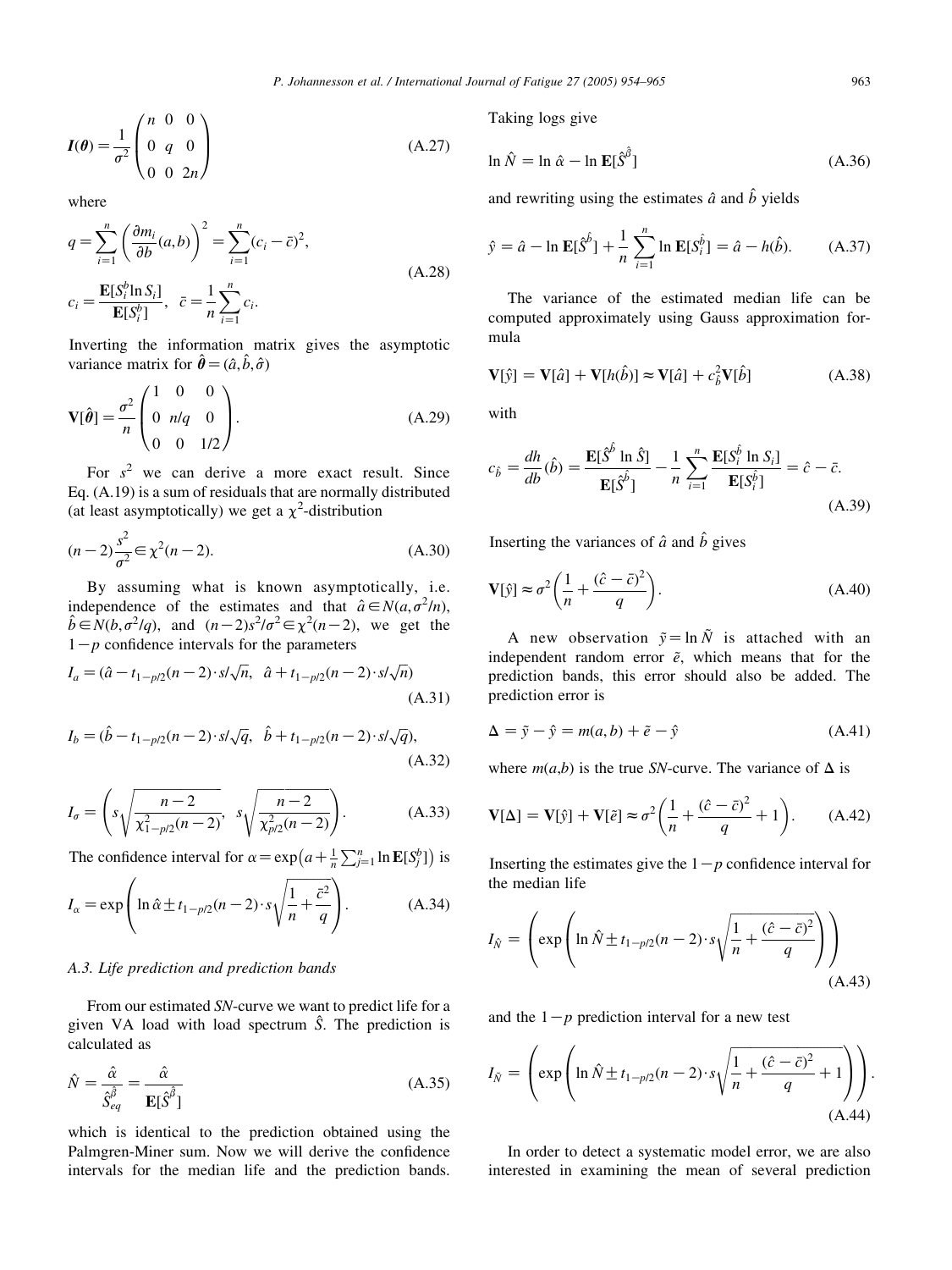<span id="page-10-0"></span>errors

$$
\delta = \frac{1}{r} \sum_{k=1}^{r} \Delta_k,\tag{A.45}
$$

$$
\Delta_k = \tilde{y}_k - \hat{y}_k = m_k(a, b) + \tilde{e}_k - \hat{y}_k,
$$
\n(A.46)

$$
\hat{y}_k = \hat{a} - \ln \mathbf{E}[\hat{S}_k^{\hat{b}}] + \frac{1}{n} \sum_{i=1}^n \ln \mathbf{E}[S_i^{\hat{b}}] = \hat{a} - h_k(\hat{b}). \quad (A.47)
$$

Since all predictions are based on the same estimate of the SN-curve, the prediction errors are correlated, and the variance of  $\delta$  is

$$
\mathbf{V}[\delta] = \frac{1}{r^2} \sum_{k=1}^{r} \sum_{l=1}^{r} C[\Delta_k, \Delta_l]
$$
 (A.48)

where  $C[\Delta_k, \Delta_l]$  can be approximated as

$$
\mathbf{C}[\Delta_k, \Delta_l] \stackrel{k=l}{=} \mathbf{V}[\Delta_k] = \mathbf{V}[\hat{a}] + \mathbf{V}[h_k(\hat{b})] + \mathbf{V}[\tilde{e}_k] \tag{A.49}
$$

$$
\approx \mathbf{V}[\hat{a}] + (\hat{c}_k - \bar{c})^2 \mathbf{V}[\hat{b}] + \mathbf{V}[\tilde{e}_k],\tag{A.50}
$$

$$
= \sigma^2 \left( \frac{1}{n} + \frac{(\hat{c}_k - \bar{c})^2}{q} + 1 \right)
$$
 (A.51)

$$
\mathbf{C}[\Delta_k, \Delta_l] \stackrel{k \neq l}{=} \mathbf{C}[\hat{a} + h_k(\hat{b}) + \tilde{e}_k, \hat{a} + h_l(\hat{b}) + \tilde{e}_l] \tag{A.52}
$$

$$
= \mathbf{V}[\hat{a}] + \mathbf{C}[h_k(\hat{b}), h_l(\hat{b})]
$$
(A.53)

$$
\approx \mathbf{V}[\hat{a}] + \mathbf{C}[(\hat{c}_k - \bar{c})\hat{b}, (\hat{c}_l - \bar{c})\hat{b}]
$$
 (A.54)

$$
= \mathbf{V}[\hat{a}] + (\hat{c}_k - \bar{c})(\hat{c}_l - \bar{c})\mathbf{V}[\hat{b}]
$$
 (A.55)

$$
= \sigma^2 \left( \frac{1}{n} + \frac{(\hat{c}_k - \bar{c})(\hat{c}_l - \bar{c})}{q} \right) \tag{A.56}
$$

where we used the Taylor expansion of  $h_k(\hat{b})$ 

$$
h_k(\hat{b}) \approx h_k(\mathbf{E}[\hat{b}]) + \frac{\mathrm{d}h_k}{\mathrm{d}\hat{b}}\bigg|_{\hat{b} = \mathbf{E}[\hat{b}]}(\hat{b} - \mathbf{E}[\hat{b}])\tag{A.57}
$$

where the derivative defines the coefficients  $\hat{c}_k$ 

$$
\frac{dh_k}{d\hat{b}} = \hat{c}_k - \bar{c} \quad \text{with} \quad \hat{c}_k = \frac{\mathbf{E}[\hat{S}_k^{\hat{b}} \ln \hat{S}_k]}{\mathbf{E}[\hat{S}_k^{\hat{b}}]}
$$
(A.58)

(compare Eq. (A.39)). Finally, we get

$$
\mathbf{V}[\delta] = \frac{1}{r^2} \sigma^2 \left( r^2 \frac{1}{n} + \sum_{k=1}^r \sum_{l=1}^r \frac{(\hat{c}_k - \bar{c})(\hat{c}_l - \bar{c})}{q} + r \right)
$$
(A.59)

$$
\mathbf{V}[\delta] = \sigma^2 \left( \frac{1}{n} + \frac{1}{r^2} \sum_{k=1}^r \sum_{l=1}^r \frac{(\hat{c}_k - \bar{c})(\hat{c}_l - \bar{c})}{q} + \frac{1}{r} \right).
$$
(A.60)

The confidence interval for the systematic model error  $\delta$ is

$$
I_{\delta} = \left(\delta \pm t_{1-p/2}(n-2) \cdot s \sqrt{\frac{1}{n} + \frac{\tilde{c}}{q} + \frac{1}{r}}\right) \tag{A.61}
$$

with

$$
\tilde{c} = \frac{1}{r^2} \sum_{k=1}^{r} \sum_{l=1}^{r} (\hat{c}_k - \bar{c})(\hat{c}_l - \bar{c}).
$$
 (A.62)

For the special case where all predictions are made for the same spectrum, we have  $\hat{c} = \hat{c}_k = \hat{c}_l$ , giving

$$
\mathbf{V}[\delta] = \sigma^2 \left( \frac{1}{n} + \frac{(\hat{c} - \bar{c})^2}{q} + \frac{1}{r} \right) \tag{A.63}
$$

where we clearly can see, by comparing Eq. (A.42), that the uncertainty due to the estimation remains unchanged while the uncertainty due to the inherent errors  $\tilde{e}_k$  decreases with the number of predictions, from  $\sigma^2$  to  $\sigma^2/r$ .

The systematic model error is best studied using the relative prediction error

$$
\hat{N}_{\text{rel}} = \left(\prod_{k=1}^{r} \frac{\tilde{N}_k}{\hat{N}_k}\right)^{1/r} = \exp\left(\frac{1}{r} \sum_{k=1}^{r} \ln \tilde{N}_k - \ln \hat{N}_k\right) = e^{\delta} \tag{A.64}
$$

based on the geometric mean of  $r$  relative prediction errors,  $\tilde{N}_k$  being the observed life and  $\hat{N}_k$  the prediction. Its  $1-p$ confidence interval is

$$
I_{N_{\rm rel}} = \exp\left(\ln \hat{N}_{\rm rel} \pm t_{1-p/2}(n-2) \cdot s \sqrt{\frac{1}{n} + \frac{\tilde{c}}{q} + \frac{1}{r}}\right). \tag{A.65}
$$

#### References

- [1] Agerskov H. Fatigue in steel structures under random loading. J Construct Steel Res 2000;53:283–305.
- [2] Agerskov H, Ibsø JB. Fatigue life of plate elements with welded transverse attatchments subjected to stochastic loading. In: Blom AK, editor. Fatigue under spectrum loading and in corrosive environments. West Midlands, UK: EMAS Publishers; 1993. p. 41–60.
- [3] Basquin OH. The exponential law of endurance tests. Am Soc Testing Mater 1910;10:625–30.
- [4] Berger C, Eulitz K-G, Hauler P, Kotte K-L, Naundorf H, Schuetz W, et al. Betriebsfestigkeit in Germany—an overview. Int J Fatigue 2002; 24:603–25.
- [5] Buch A. Prediction of the comparative fatigue performance for realistic loading distributions. Prog Aerospace Sci 1997;33:391–430.
- [6] Gassner E. Betriebsfestigkeit, eine Bemessungsgrundlage für Konstruktionsteile mit statistisch wechselnden Betriebsbeanspruchungen. Konstruktion 1954;6(3):97–104.
- [7] Jarfall L. Prediction of fatigue life and crack growth using spectrum test data, SAAB-SCANIA Report TKH R-3379, Linköping, Sweden; 1985.